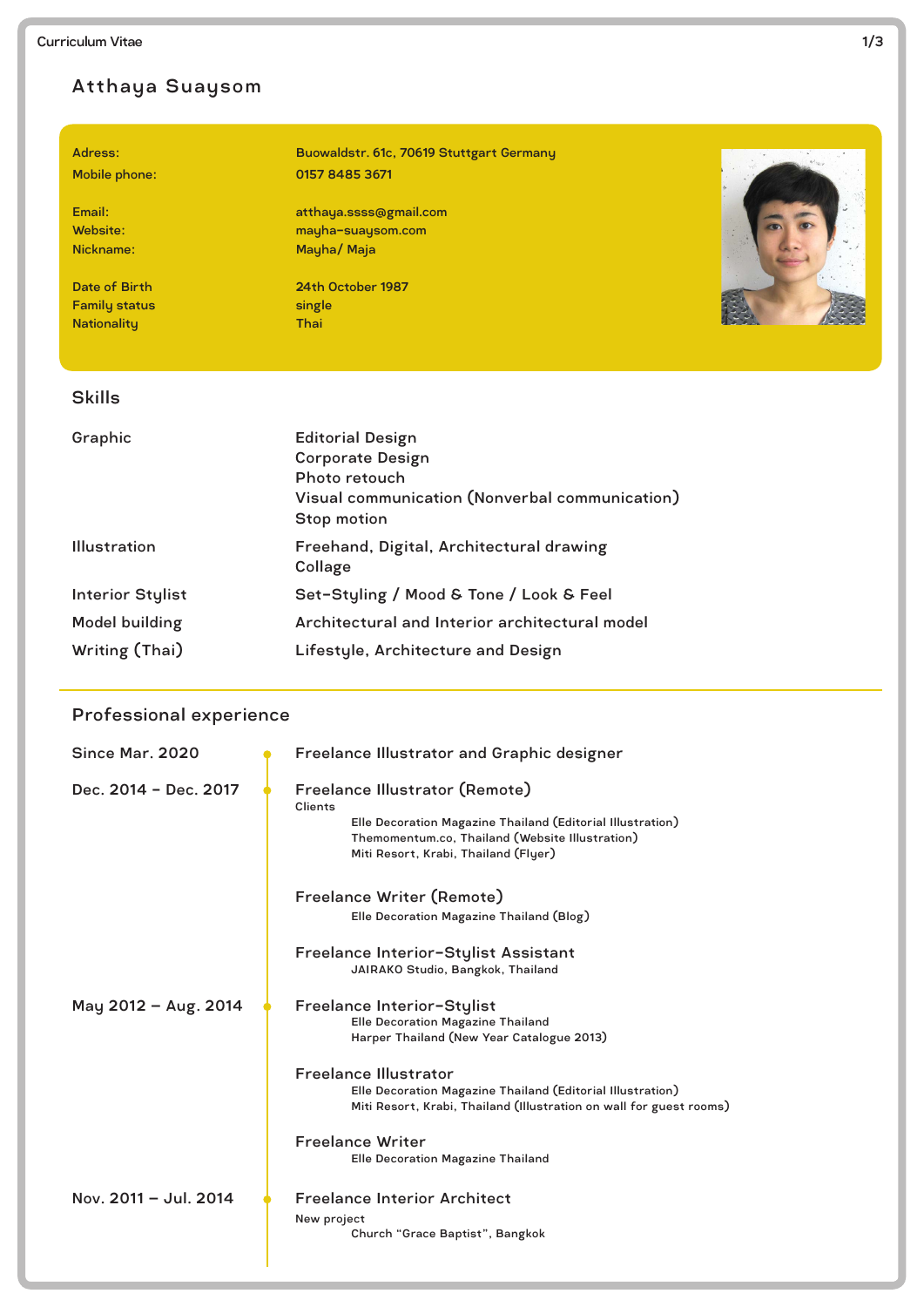| СV |                             |                                                                                                                                                                                                                                                                                                                            | 2/3 |
|----|-----------------------------|----------------------------------------------------------------------------------------------------------------------------------------------------------------------------------------------------------------------------------------------------------------------------------------------------------------------------|-----|
|    |                             | Renovated projects<br>Pub & Restaurant "Na-Nakorn", Bangkok<br>Hostel "ZED", Bangkok<br>Architectural drawing<br>Hair salon*, Samut Songkhram<br>Florist*, Bangkok<br>* Business name at that moment did not existed.                                                                                                      |     |
|    | May 2011 - Dec. 2011        | Junior-Interior Architect - P49 Deesign & Associates Co., Ltd.<br>Bangkok, Thailand<br>Research Mood & Tone / Look & Feel for projects<br>Project design development and Architectural drawing<br>Working with team for projects:<br>Scarlett Wine bar & Restaurant, Bangkok<br>Crowne Plaza Harbour City, Shanghai, China |     |
|    | Internship                  |                                                                                                                                                                                                                                                                                                                            |     |
|    | Apr. 2018 - Nov. 2018       | Graphic Designer - DFROST GmbH & Co.KG<br>Stuttgart, Germany<br>Support Art-Director team for intern and client projects<br>Project design development with Corporate Identity (CI)<br>Design concept, visualisation for stores and window displays<br>Brand analysis and research based on SINUS-Milieus data             |     |
|    | Jan. 2012 - Apr. 2012       | Editorial team - Elle Decoration Magazine Thailand<br>Bangkok<br>Support all teams (Editor, Art-Director, Photographer and Stylist)                                                                                                                                                                                        |     |
|    | Jan. 2009 - May 2009        | Interior Architecture - Duangrit Bunnag Architect limited<br><b>Bangkok</b><br>Support Interior Architect team for hotel&residence projects<br>Working with Architectural Model team<br>Design concept and development for company showcase, ASA exhibition 2009 Thailand                                                  |     |
|    | <b>Education</b>            |                                                                                                                                                                                                                                                                                                                            |     |
|    | Mar. 2016 - Jan. 2020       | <b>Communication Design</b><br>University of Applied Science Mainz, Germany<br><b>Faculty of Design</b><br>Degree: Bachelor of Art (B.A.)<br>Course of Study: German<br>In major of: Editorial Design and Illustration                                                                                                     |     |
|    | Oct. 2015 - Mar. 2016       | <b>Visual Merchandising</b><br>Akademie JAK, Hamburg, Germany<br>Continuing education (Weiterbildung)                                                                                                                                                                                                                      |     |
|    | Jun. 2006 - Mar. 2011       | Architecture<br>Chulalongkorn University, Bangkok, Thailand<br><b>Faculty of Architecture</b><br>Degree: Bachelor of Architecture (B.Arch.)<br>Standard period of study: 10 semesters<br>In major of: Interior Architecture                                                                                                |     |
|    | May 2000 - Mar. 2006        | Satriwithaya Secondary school<br>Bangkok, Thailand                                                                                                                                                                                                                                                                         |     |
|    | <b>Workshops and Others</b> |                                                                                                                                                                                                                                                                                                                            |     |
|    | Nov. 2019                   | <b>Business Planning workshop</b><br>"CupID - Integration of reuseable coffee cup and deposit system with QR code"<br>University of Applied Science Mainz<br>Tasks:<br>Project concept<br>Stop motion for customer journey and graphic design for pitch presentation                                                       |     |
|    | Aug. 2019                   | (Volunteer) Mood, Visual concept and sample photo shooting<br>Tachelez Cafe & Bistro, Frankfurt am Main, Germany<br>Visual concept with topics: Food Stylist, Cafe & Bistro, Summer Vibes                                                                                                                                  |     |